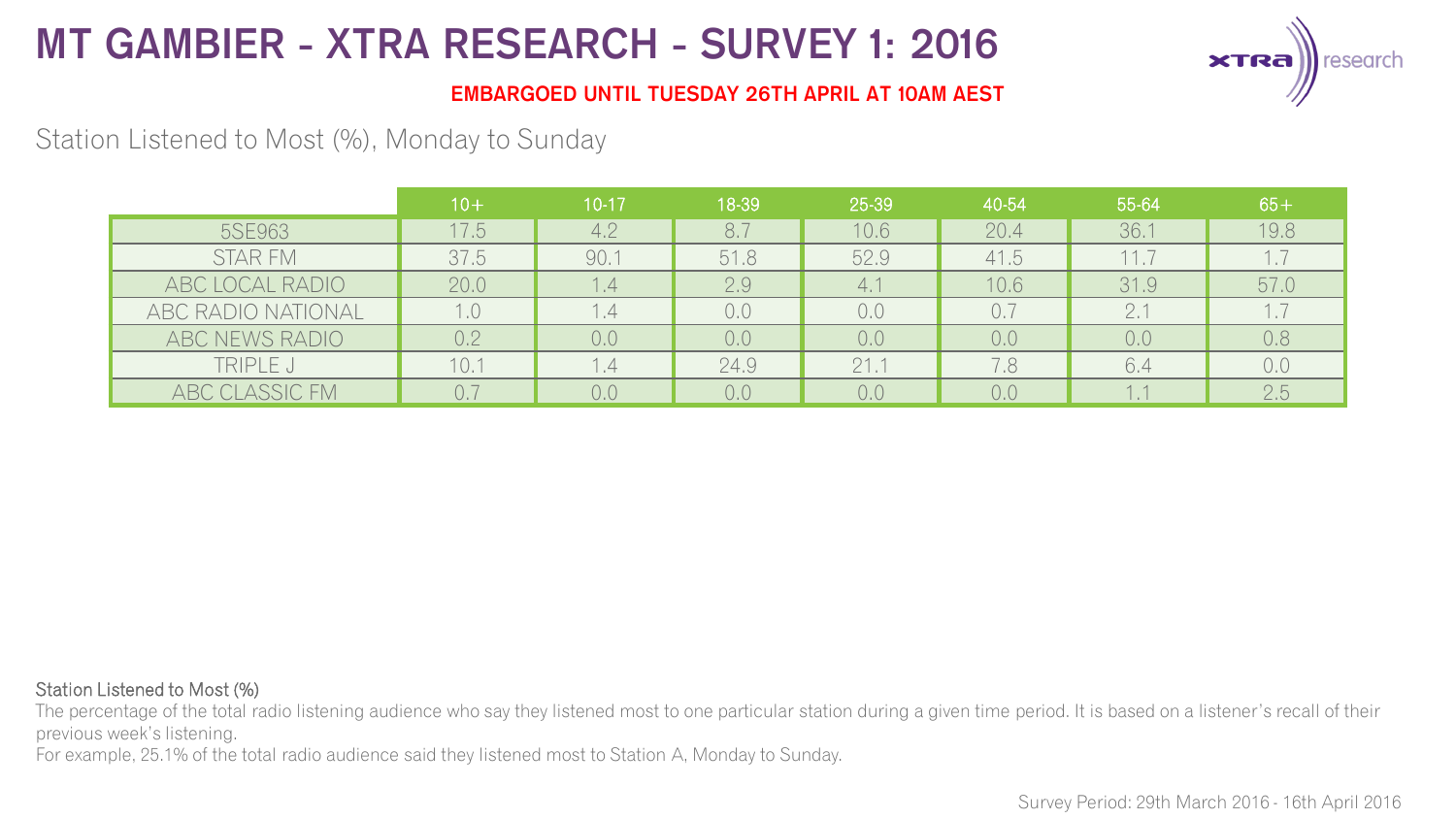

### **EMBARGOED UNTIL TUESDAY 26TH APRIL AT 10AM AEST**

## Session Listened to Most (%)

|                    | <b>Breakfast</b> | Morning | Afternoon | <b>Drive</b> | Evening | Weekend<br>Mon-Fri 5.30am-9.00am Mon-Fri 9.00am-12.00pm Mon-Fri 12.00pm-4.00pm Mon-Fri 4.00pm-7.00pm Mon-Fri 7.00pm-12.00mn Sat-Sun 5.30am-12.00mn |
|--------------------|------------------|---------|-----------|--------------|---------|----------------------------------------------------------------------------------------------------------------------------------------------------|
| 5SE963             | 18.4             | 21.6    | 18.1      | 15.6         | 17.8    | 17.2                                                                                                                                               |
| STAR FM            | 38.2             | 30.7    | 40.5      | 42.0         | 16.8    | 33.5                                                                                                                                               |
| ABC LOCAL RADIO    | 21.5             | 18.7    | 16.0      | 11.5         | 38.7    | 21.4                                                                                                                                               |
| ABC RADIO NATIONAL |                  |         | 0,8       |              |         | 2.8                                                                                                                                                |
| ABC NEWS RADIO     |                  | 0,0     | 0,0       | 0,0          |         | 0.2                                                                                                                                                |
| TRIPLE J           |                  | 10.0    | 7.8       | 14.2         | 9,8     |                                                                                                                                                    |
| ABC CLASSIC FM     |                  |         |           | 0.6          |         |                                                                                                                                                    |

#### Session Listened to Most (%)

The percentage of the total radio listening audience who say they listened most to one particular station during a given time period. It is based on a listener's recall of their previous week's listening.

For example, 25.1% of the total radio audience said they listened most to Station A, 5.30am-9.00am Monday to Friday.

Survey Period: 29th March 2016 - 16th April 2016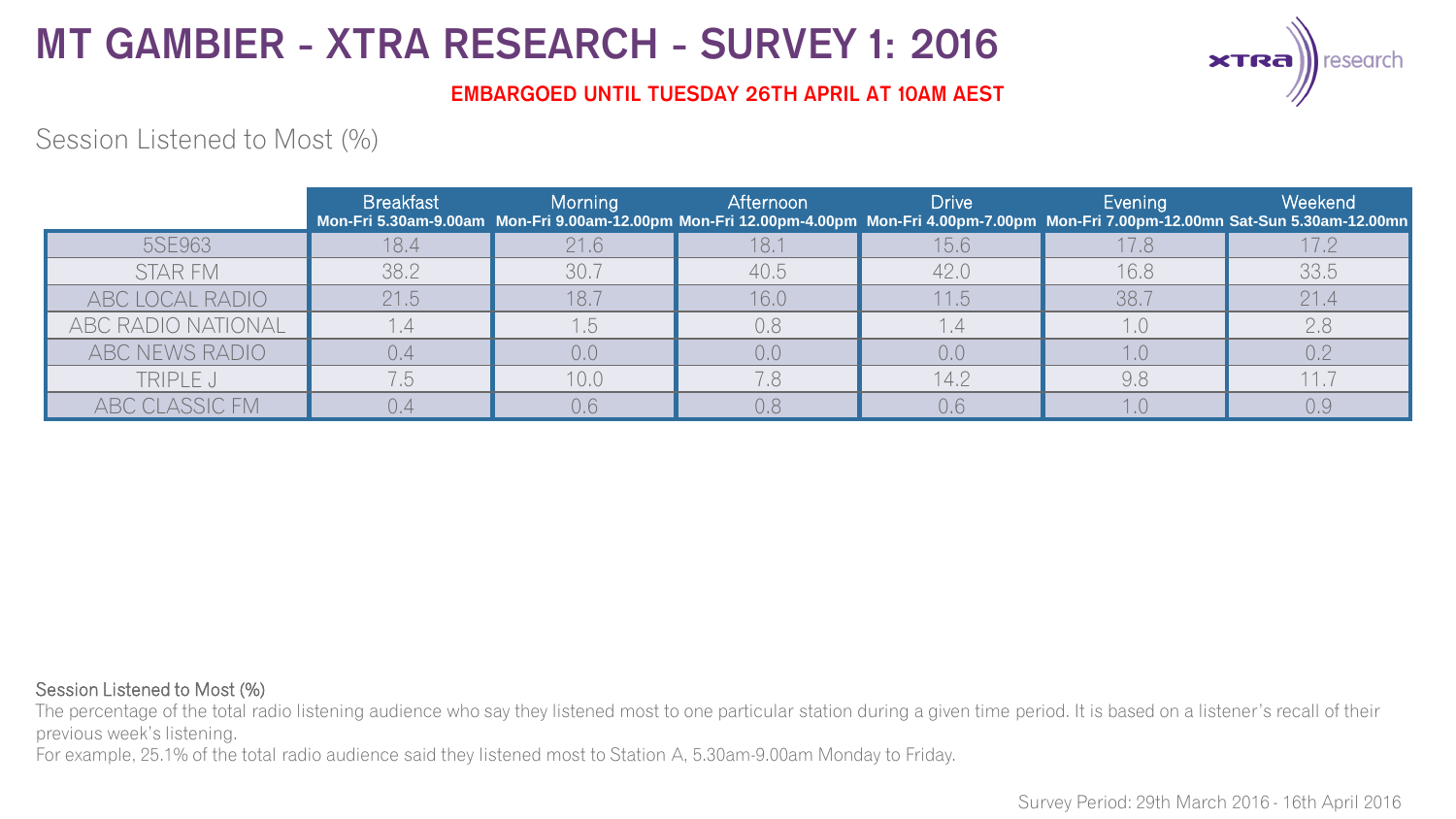

### **EMBARGOED UNTIL TUESDAY 26TH APRIL AT 10AM AEST**

## Cumulative Audience (00's) by Demographic, Mon-Sun 5.30am-12midnight

|                    | $10+$ | $10 - 17$ | 18-39 | 25-39 | 40-54 | 55-64 | $65+$ |
|--------------------|-------|-----------|-------|-------|-------|-------|-------|
| 5SE963             | 131   |           | 22    | 19    | 42    | 35    | 26    |
| STAR FM            | 239   | 58        | 100   | 73    | 66    | 13    |       |
| ABC LOCAL RADIO    | 133   |           |       |       | 22    | 37    | 65    |
| ABC RADIO NATIONAL |       |           |       |       |       |       |       |
| ABC NEWS RADIO     |       |           |       |       |       |       |       |
| TRIPLE J           |       |           | h.    |       | 16    |       |       |
| ABC CLASSIC FM     |       |           |       |       |       |       |       |

#### Cumulative Audience (00's)

The total number of different people who listen to a station for at least 8 minutes during any time period, based on a listener's recall of their previous week's listening. For example, Station A has 25,000 unique listeners between 5.30am-12.00mn Monday to Sunday.

Survey Period: 29th March 2016 - 16th April 2016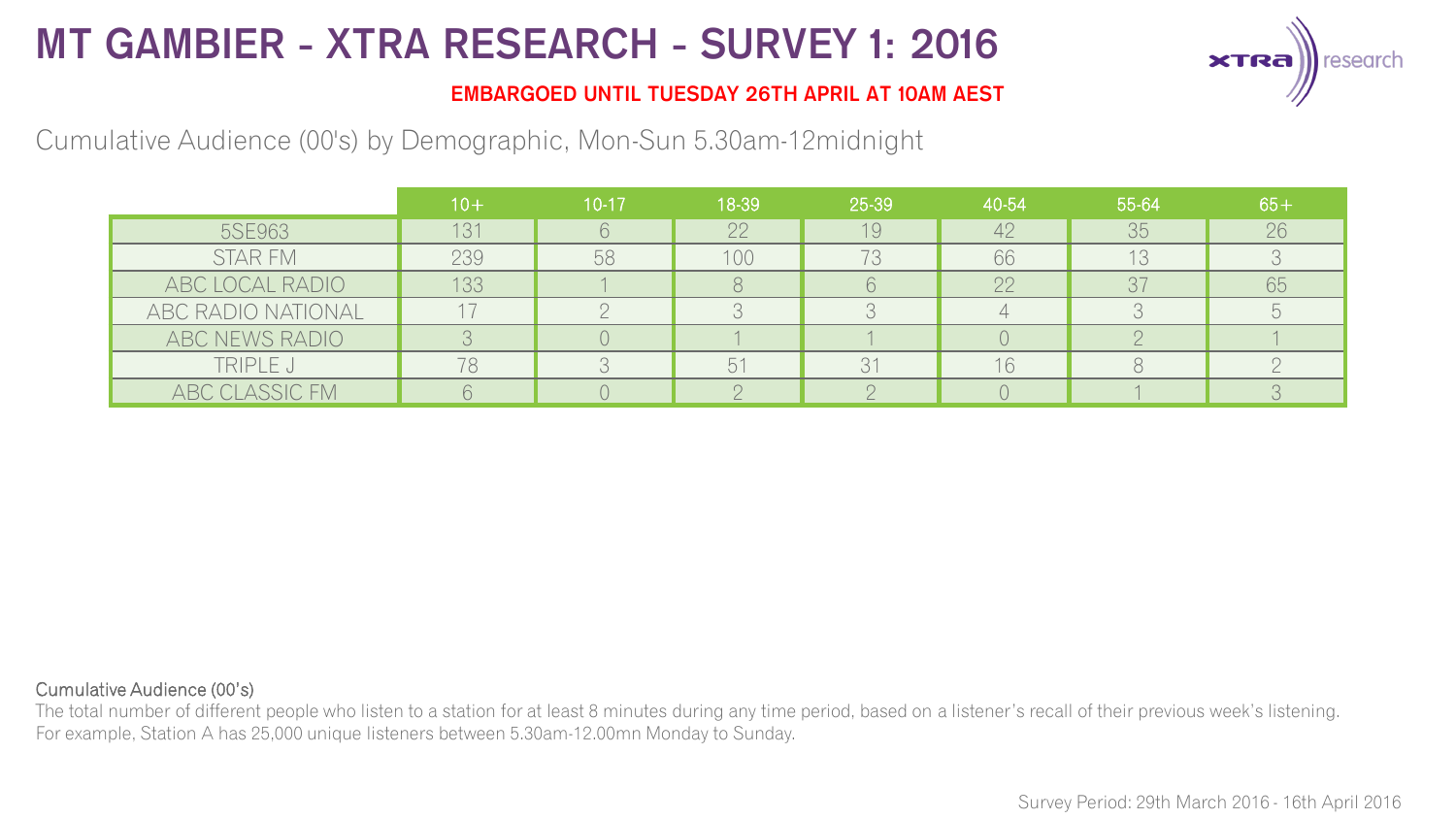

### **EMBARGOED UNTIL TUESDAY 26TH APRIL AT 10AM AEST**

Cumulative Audience (00's) by Session, P10+ [Potential: 519]

|                    | <b>Breakfast</b> | Morning | Afternoon | <b>Drive</b> | Evening | Weekend<br>Mon-Fri 5.30am-9.00am Mon-Fri 9.00am-12.00pm Mon-Fri 12.00pm-4.00pm Mon-Fri 4.00pm-7.00pm Mon-Fri 7.00pm-12.00mn Sat-Sun 5.30am-12.00mn |
|--------------------|------------------|---------|-----------|--------------|---------|----------------------------------------------------------------------------------------------------------------------------------------------------|
| 5SE963             | 100              |         |           |              |         |                                                                                                                                                    |
| STAR FM            | 193              | 104     | 148       | 154          |         | 146                                                                                                                                                |
| ABC LOCAL RADIO    | 103              | 65      | 59        | 4(           | 35      | 100                                                                                                                                                |
| ABC RADIO NATIONAL |                  |         |           |              |         |                                                                                                                                                    |
| ABC NEWS RADIO     |                  |         |           |              |         |                                                                                                                                                    |
| TRIPLE J           |                  | マフ      | 34        | 56           |         |                                                                                                                                                    |
| ABC CLASSIC FM     |                  |         |           |              |         |                                                                                                                                                    |

#### Cumulative Audience (00's)

The total number of different people who listen to a station for at least 8 minutes during any time period, based on a listener's recall of their previous week's listening. For example, Station A has 25,000 unique listeners between 5.30am-12.00mn Monday to Sunday.